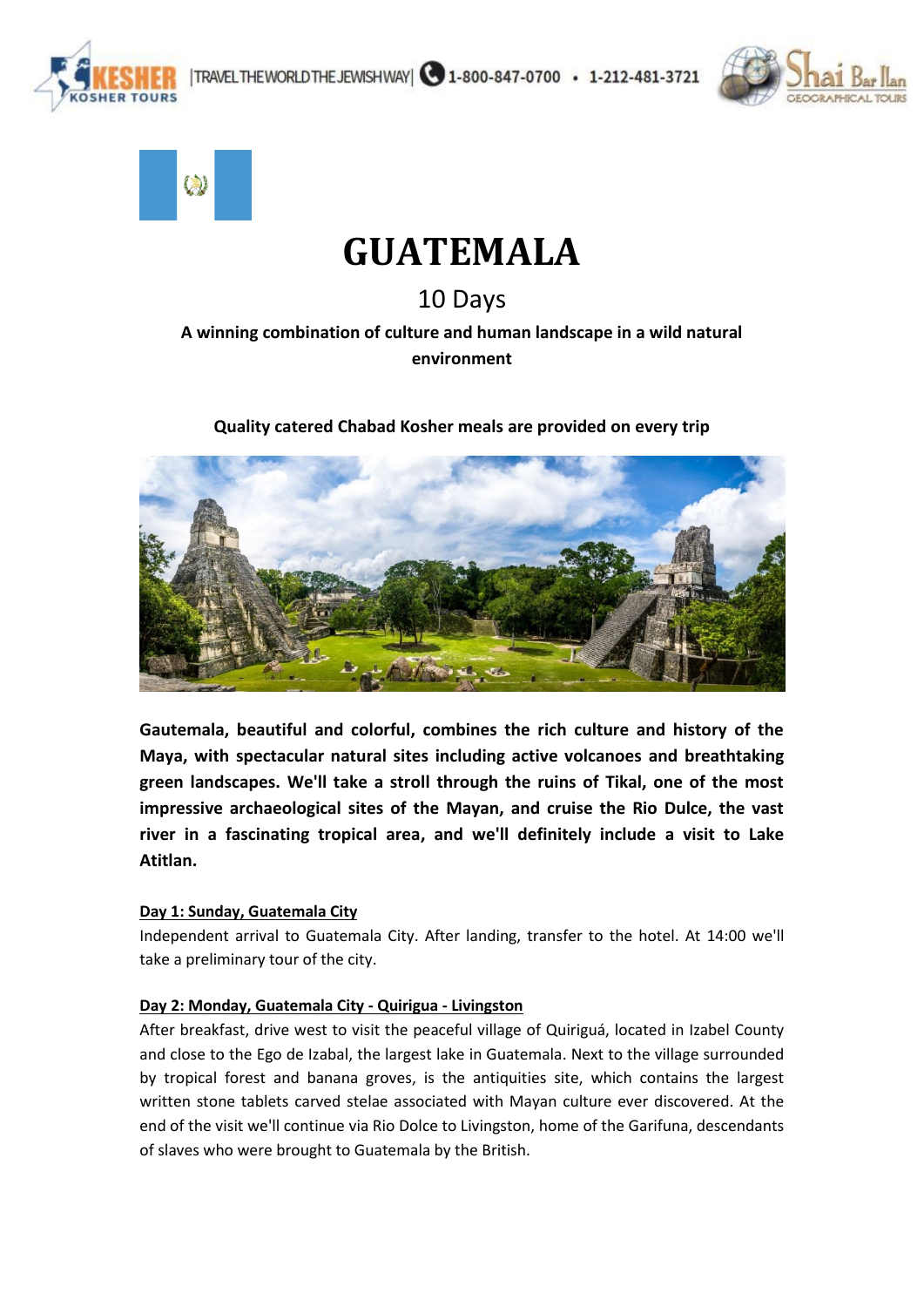



#### **Day 3: Tuesday, Livingston - Rio Dolce (the Sweet River) - St Felipe Castle - Flores**

Today we will sail on the sweet waters of the Rio Dulce ("Sweet River"), one the most beautiful river cruises in Central America. At the end of the cruise we'll travel to the San Felipe Fortress, which was founded by the Spanish in 1652. The ships that anchored here suffered countless raids which resulted in the goods aboard ship being looted. The fortress was conquered and destroyed many times until the pirate threat ceased at the end of the 18th century. At the end of our visit we'll travel north to Flores in the district of Ramata.

#### **Day 4: Wednesday, Flores, Tikal**

Today we'll visit Tikal, the oldest and most important Mayan city with its monumental buildings, located in the depths of the jungle. Thousands of breathtaking buildings, the remains of the magnificent city built around 700 BC and mysteriously abandoned 1600 years later. The site is unique in the rich jungle life that we'll encounter including some 300 species of birds, monkeys, giant spiders, mammals and many reptiles, as well as countless types of vegetation. The name Tikal means "the City of Voices" because the sounds of the animals that are heard all around and also because of the special structures built in a sophisticated and interesting architectural style.

#### **Day 5: Thursday, Flores - Guatemala City - Antigua**

Today we'll fly to Guatemala City. After landing, we will tour Guatemala City, including the city's historical center where we'll see the national palace that serves as a museum as well as the presidential palace. Afterwards we'll make our way to Antigua, which was declared a World Heritage Site by UNESCO in 1979.

#### **Day 6: Friday, Antigua, Coffee Plantation**

After breakfast we will visit the village of San Felipe de Jesus. There we will visit a coffee plantation and learn about the history of coffee and its preparation process. We will return to our hotel to prepare for Shabbat.

#### **Day 7: Shabbat, Antigua**

After services, kiddush and breakfast we will take a walk in this picturesque colonial city, considered one of the most beautiful in the world. Antigua lies in the midst of 3 huge volcanoes. This historic city is famous for its colonial architecture that is characterized by its narrow streets, as well as its unique and colorful houses, that the well preserved historic buildings.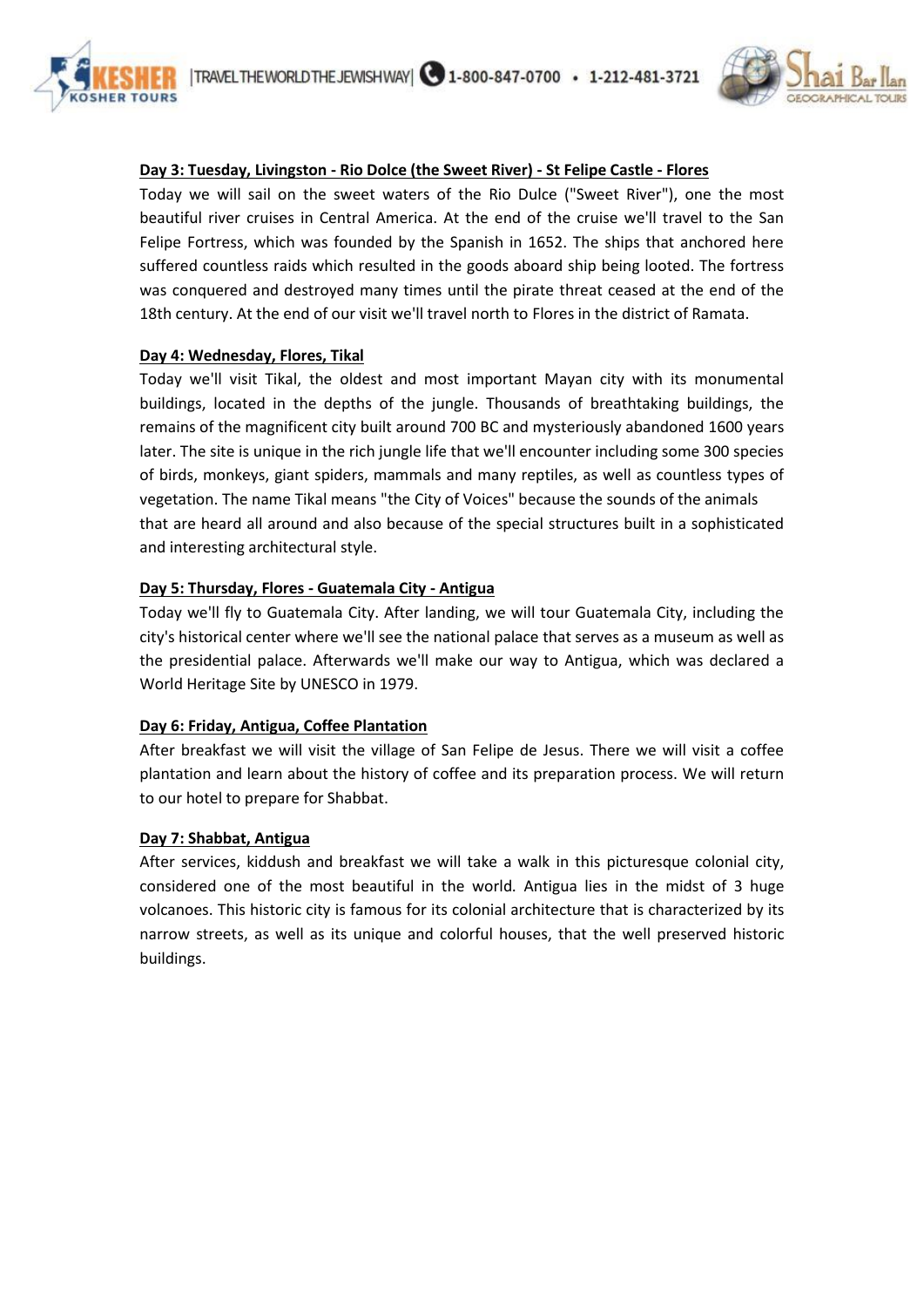



#### **Day 8: Sunday, Antigua - Chichicastenango Market - Atitlan Nature Reserve - Panchachel**

This is an enjoyable and truly fun day! We'll visit the exciting, colorful and traditional market that takes place on Sundays and Thursdays. It's considered to be the most spectacular market in Guatemala and one of the most remarkable in all of Central America. At the end of the visit we will drive to the marvelous nature reserve of Atitlan. We'll reach the top of the mountain and see the whole turquoise blue lake and the surrounding villages and volcanoes. We'll see rivers and waterfalls and many animals. We'll visit a butterfly farm, with plants of all kinds, flowers of all colors and a multitude of beautiful butterflies. Those interested will be able to go down by Zip Line that zig zags along the entire reserve between the mountains and the green valley filled with spectacular vegetation. At the end of the tour we will arrive to our hotel in Panchachel, a town on the banks of Lake Atitlan.

#### **Day 9: Monday, Lake Atitlan, San Pedro La Laguna, Santiago Atitlan**

After breakfast we'll tour of several villages surrounding the lake. The inhabitants of the villages belong to three tribes, all descended from the Maya. We'll reach the villages by boat. We'll sail on Lake Atitlan, considered the deepest lake in Central America, surrounded by steep slopes. South of the lake are three volcanoes - Atitlán, San Pedro and Tolimán. The charming village of Santiago Atitlan is the largest of the surrounding villages. We'll take a walk through the alleys of the village and visit the local market. Here we'll see the villagers dressed in colorful traditional costumes. We'll continue to the village of San Pedro La Laguna, which is popular among backpackers from all over the world.

#### **Day 10: Tuesday, Panchachel - Guatemala City - home**

Our tour has come to an end. We'll pack our bags, load up our wonderful experiences, make our way to the airport for our flight back home.

| <b>Tour Code</b> | <b>Departs</b> | <b>Returns</b> | <b>Duration</b> | <b>Price</b> | <b>Single</b><br><b>Supplement</b> |
|------------------|----------------|----------------|-----------------|--------------|------------------------------------|
| EGUC2301         | 23 JAN 2022    | 01 FEB 2022    | 10 DAYS         | \$2895       | \$695                              |
| <b>EGUC0805</b>  | 08 MAY 2022    | 17 MAY 2022    | 10 DAYS         | \$2895       | \$695                              |
| <b>EGUC1408</b>  | 14 AUG 2022    | 23 AUG 2022    | 10 DAYS         | \$2895       | \$695                              |
| EGUC3010         | 30 OCT 2022    | 08 NOV 2022    | 10 DAYS         | \$2895       | \$695                              |
| EGUC2512         | 25 DEC 2022    | 03 JAN 2023    | 10 DAYS         | \$2895       | \$695                              |

# **Dates, Prices and Important Information**

## **The price of the trip includes**

- Domestic flight
- Good and / or first-class hotel accommodation
- Half board: Kosher breakfast + ingredients for sandwiches for lunch and a hot dinner.
- A comfortable tourist bus is air conditioned for making a trip plan
- Tours according to the tour plan
- English-speaking local guide
- Tips for service providers abroad
- Entrance fees for the various sites appearing on the tour plan
- English speaking guide from the Shai Bar Ilan team